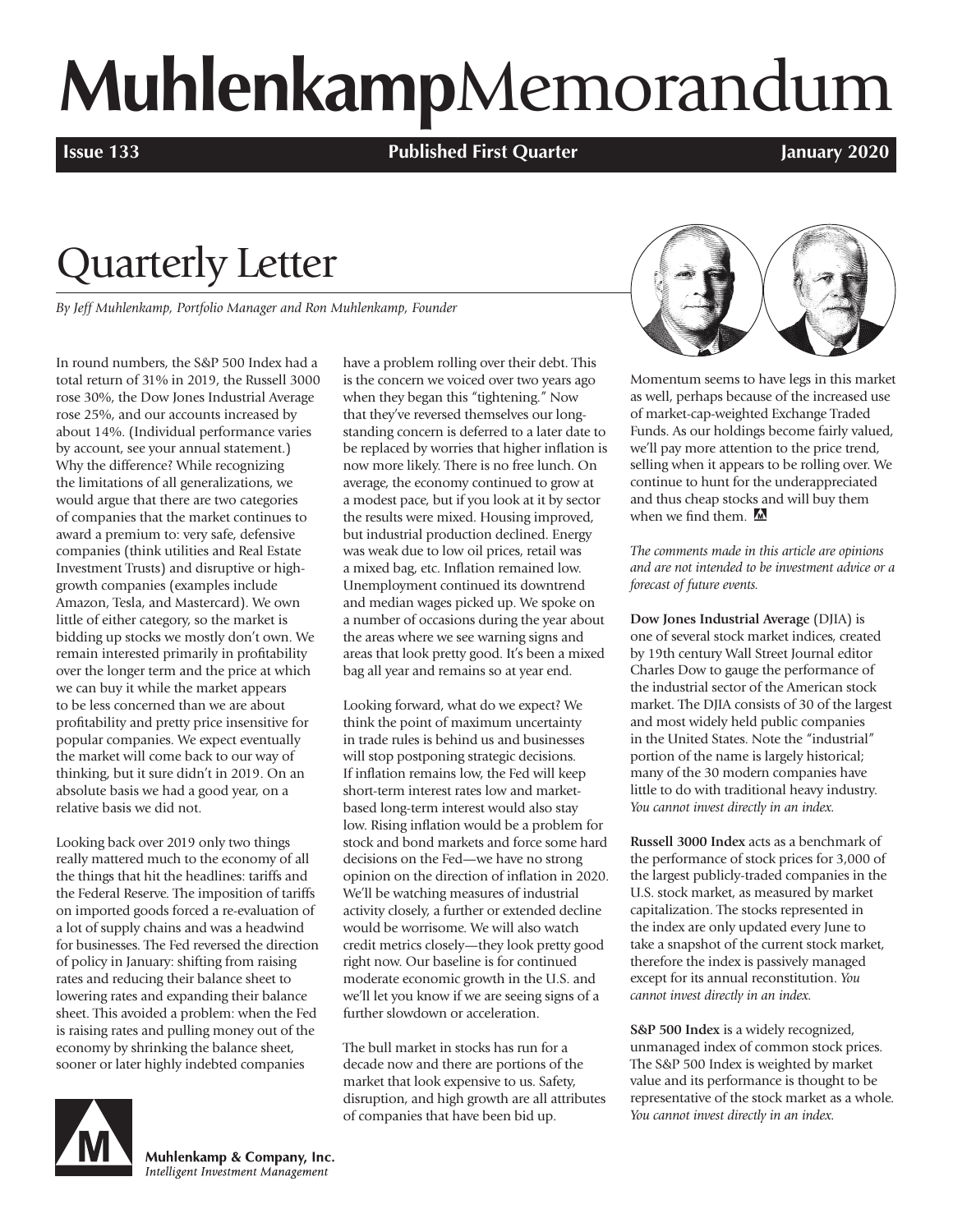# Prolific Natural Gas in the United States: Looking Back Over the Last Decade

*By Jeff Muhlenkamp, Portfolio Manager and Ron Muhlenkamp, Founder*

A bit more than a decade ago the combination of horizontal drilling and hydraulic fracturing began to transform the energy industry in the United States. These techniques unlocked oil and natural gas trapped in shale rock formations: energy resources our geologists were well aware of but which could not be recovered economically before then. The practitioners of the new methods spent billions of investor dollars developing these newly accessible resources in Texas, Pennsylvania, West Virginia, Ohio, and North Dakota. The output of these gas and oil fields first drove down the price of natural gas, then the price of oil.

**2** We've used Figure 1 for years to illustrate the effect of the new technology on energy prices. Let me walk you through this chart a little bit. The price of oil in dollars per barrel is the black line, charted against the left vertical axis. The price of natural gas, in dollars per Million British Thermal Units (MMBTU) is the blue dashed line, plotted against the right vertical axis. The two axes are scaled so that when the two plots overlap a quantity of energy in the form of crude oil is the same price as an equal quantity of energy in the form of natural gas. You can see that from 2000 to 2005 energy was the same price whether you bought it in liquid (crude oil) or gaseous (natural gas) form with the exception of a couple of cold winters when natural gas prices spiked. In 2006 that changed, and energy in the form of natural gas got cheaper than energy in the form of crude oil. That difference in energy prices (or spread) widened from 2009 until 2014 when oil prices dropped from \$100 per barrel to \$40 per barrel and the spread was cut in half. Today crude oil is roughly \$55 per barrel and natural gas is \$2.50 per MMBTU. If energy were priced the same regardless of form, either natural gas would be \$10/MMBTU or oil would be \$13.50/BBL, so the spread remains pretty wide and natural gas is still a far cheaper source of energy than oil.



*Figure 1 - Source: Bloomberg* WTI - Western Texas Intermediate

#### **U.S. Electricity Generation**

| Source      | 2008                  | 2018                  | Change  |
|-------------|-----------------------|-----------------------|---------|
| Total       | 4.12 BN<br><b>MWH</b> | 4.20 BN<br><b>MWH</b> | $+1.9%$ |
| Coal        | 49%                   | 28%                   | $-21\%$ |
| Oil         | 1%                    | $0\%$                 | $-1\%$  |
| Natural Gas | 22%                   | 36%                   | $+14%$  |
| Wind        | 2%                    | 7%                    | $+5%$   |
| Nuclear     | 20%                   | 20%                   | $0\%$   |
| Hydro       | 6%                    | 7%                    | $+1\%$  |
| Solar       | $0\%$                 | 2%                    | $+2\%$  |
|             |                       |                       |         |

*Figure 2 - Source: US EIA*

We thought for a period of time that the price difference between oil and natural gas would result in a shift in fuels for part of the transportation industry. Companies experimented with natural gas powered trucks, cars, and even locomotives, but none of those applications got much traction with consumers or businesses. Today, in large part due to tighter regulations on emissions by the maritime shipping industry there is experimentation in the use of natural gas to power oceangoing vessels. It remains to be

seen whether natural gas adoption becomes widespread in that application or not.

What has happened is that cheap natural gas coupled with tighter emissions standards has dramatically shifted the mix of how we generate electricity in America. Data from the U.S. Energy Information Administration (U.S. EIA) in Figure 2 shows the breakdown of electricity generation in the U.S. in 2008 and 2018. First, note that the total amount of generation didn't change meaningfully over the course of the decade. In 2008, total electricity generation was 4.12 billion megawatthours (MWH) and in 2018, it was 4.20 billion megawatthours. Second, notice that the percentage of electricity generated by coal dropped from 49% of the total in 2008 to 28% of the total in 2018—a huge change. What picked up the slack? Natural gas, which went from 22% of the total in 2008 to 36% in 2018, wind which went from 2% to 7%, and all forms of solar energy which went from 0% to 2% over that period.

The combination of the change in power sources and stricter emissions regulations drastically reduced the emissions of carbon dioxide, sulfur dioxide, and nitrogen oxides from our power plants. Natural gas is a

**Muhlenkamp**Memorandum is a quarterly information service of Muhlenkamp & Company, Inc. ©2020 *Nothing contained in this communication constitutes tax, legal, or investment advice. Investors must consult their tax advisor or legal counsel for advice and information concerning their particular situation.*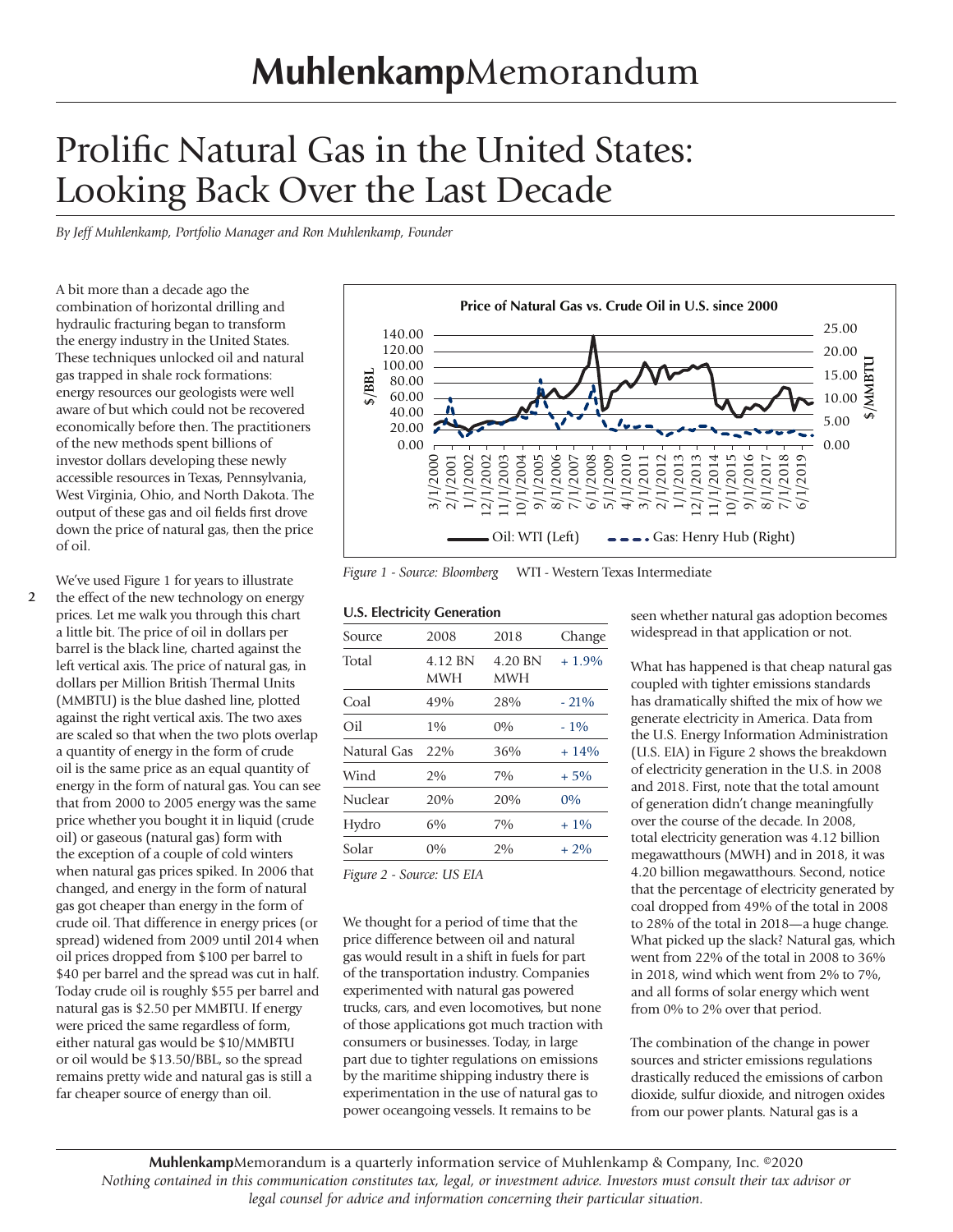much cleaner burning fuel than either coal or oil, so simply changing the fuel source improves emissions. Scrubbers added to existing coal plants contributed to the improvement as well. The chart in Figure 3 shows the magnitude of the decline in three key emissions.

Perhaps somewhat surprisingly, those changes did not result in higher electricity prices on an inflation-adjusted basis. Take a look at Figure 4. The black dashed line is the average cost of electricity in cents per kilowatthour in the U.S. from 2008 to 2018. The line rises gradually over time, but if we adjust electricity prices for inflation, we get the solid blue line which is gradually falling over time. So the price of electricity has risen less than the rate of inflation over the last ten years.

From a consumer perspective it's hard to argue that this hasn't been a great deal: electricity has gotten cleaner and cheaper fueled by low cost natural gas. For anyone that uses natural gas for heat in the winter the benefits have been even more direct, as the cost of heating has dropped with the cost of natural gas. (Look again at figure 1. Natural gas was approximately \$6/MMBTU in 2004 and is roughly \$2.50/MMBTU today!)

Investors haven't fared nearly as well. Figure 5 is a chart of the S&P 500 Energy Index from the end of 2008 until December 2019. From 2008 to March 2014 the index roughly doubled. We consider this the "Boom phase" of the energy sector as investors poured money into energy companies hand over fist. Then oil and gas prices collapsed in mid-2014 and the index dropped 35% by the end of 2015. It hasn't recovered since. We consider this the "Bust Phase" of the energy sector.

As the industry entered the "Bust Phase" investor dollars dried up and companies were forced to live within their cash flows. As a result they have drastically cut capital spending from prior levels. At some point, the reduced capital spending will reduce the supply of oil and gas which should improve pricing a little bit. Until then, the industry will struggle and weaker companies will go out of business. We saw the first round of bankruptcies in 2015 after the collapse in oil prices and we are seeing some more

*continued on page 4*



*Figure 3 - Source: U.S. EIA*



*Figure 4 - Source: U.S. EIA and Muhlenkamp and Company*





**S&P 500 Energy Index** is a subindex of the S&P 500 Index, it includes only companies that are classified in the energy sector. *You cannot invest directly in an index.*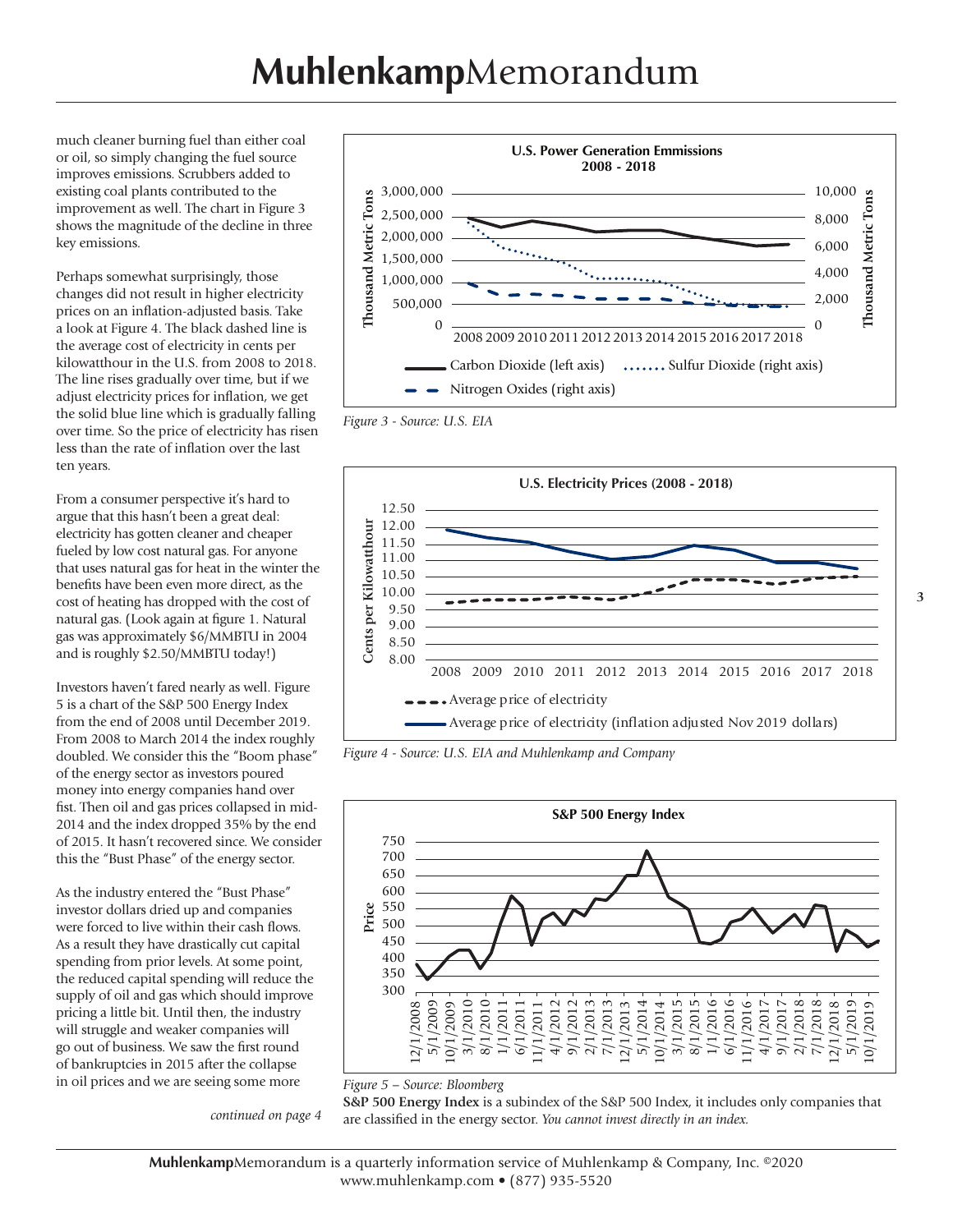

## **Muhlenkamp**Memorandum

#### **Upcoming Webcast**

February 27, 2020 4:00 - 5:00 p.m. ET Register at www.muhlenkamp.com or (877)935-5520.

Inside this issue:

- Quarterly Letter
- Prolific Natural Gas in the United States: Looking Back Over the Last Decade

## Prolific Natural Gas

*Continued from page 3*

bankruptcies now. That will likely continue until prices improve enough to support the remaining companies.

The other way prices improve, besides tightening supply, is expanding demand. A number of companies are working very hard to grow demand for natural gas either by shipping it to our neighbors via pipeline or by liquefying it and shipping it overseas. Figure 6 is a chart of U.S. natural gas exports since 2000. The volume of gas we export has increase over **14 times** during that period. The increase in exports until 2016 was almost exclusively via pipeline to Canada and Mexico. Beginning in 2016, we began exporting significant quantities of liquefied natural gas (LNG) via ship. Of the 3.6 trillion cubic feet of gas we exported in 2018, 47% went to Mexico, 30% was exported as LNG, and 23% went to Canada. We expect natural gas exports to continue to grow for the next few years as additional pipeline capacity and additional LNG capacity is still being built.



*Figure 6 - Source: U.S. EIA*

As we stated previously we think the U.S. energy industry is in the "Bust" phase of a "Boom/Bust" cycle. Currently we find that companies whose profits are tied to energy volumes, as opposed to energy prices or drilling activity, are very interesting, and very cheap. At some point supply and demand will come into balance and support better pricing, at which point other energy companies will become interesting

as well. We aren't there yet. What is clear, however, is that the consumer has been a huge beneficiary of developments the last 10 years and we expect that to continue going forward.

*The comments made in this article are opinions and are not intended to be investment advice or a forecast of future events.*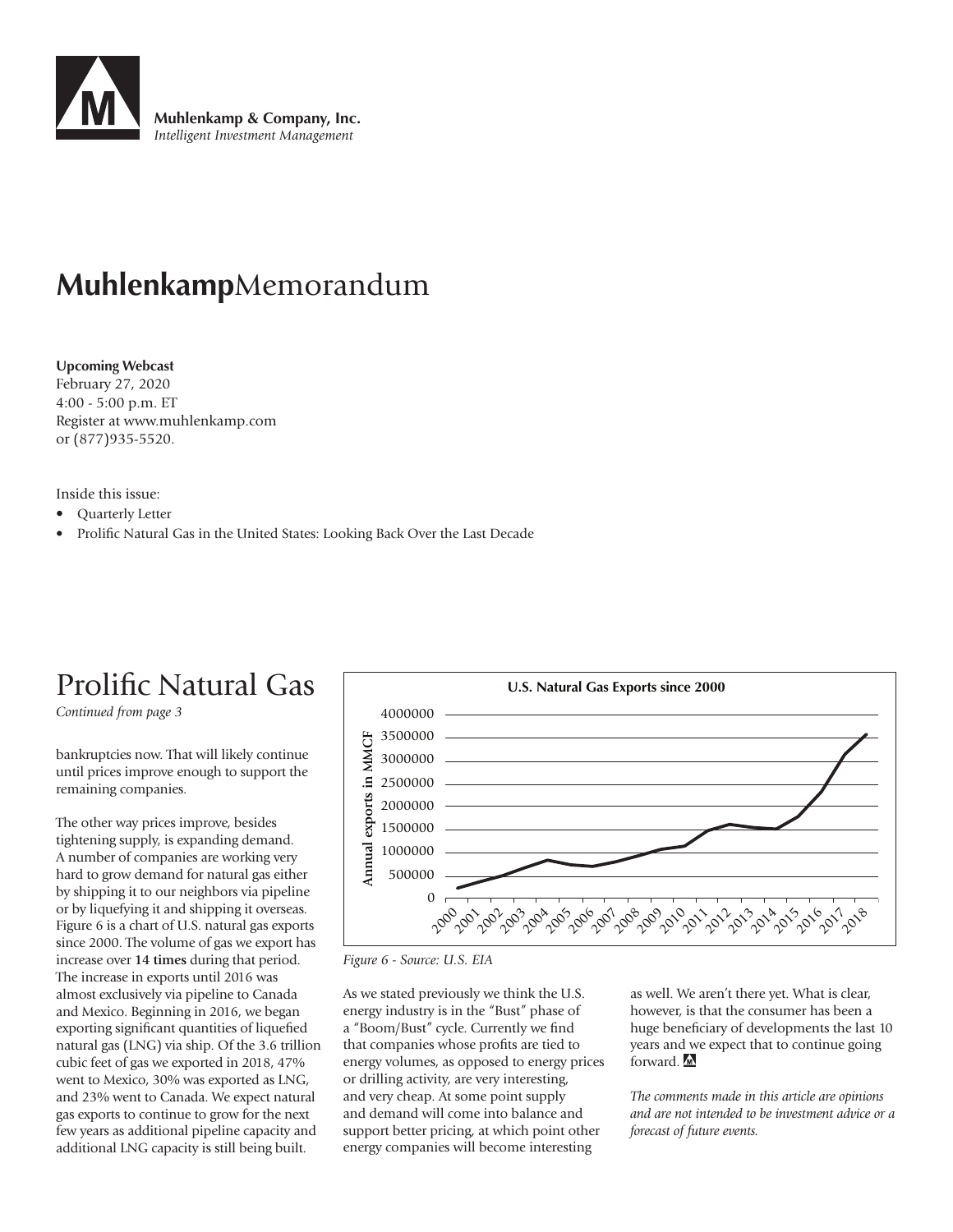# **Muhlenkamp**SMA **All-Cap Value**

#### **For the period ended 12/31/2019**

*Muhlenkamp & Company's All-Cap Value SMA (Separately Managed Account) is designed for investors' accounts over \$100,000. We employ full discretion, applying fundamental analysis.*

#### **Investment Objective**

We seek to maximize total after-tax return through capital appreciation, and income from dividends and interest, consistent with reasonable risk.

#### **Investment Strategy**

We invest in undervalued assets wherever they may be found. Typically, this results in holding a portfolio of companies we believe are materially undervalued by the market. Bonds may be included in the portfolio if they are a good investment.

#### **Investment Process**

We start with a bottom-up scan of domestic companies, typically looking at most U.S. companies at least four times per year. We add to that an understanding of the sector dynamics in which companies are operating, an assessment of the business cycle, and a review of macroeconomic conditions.

Our primary screening metric is return on shareholder equity (ROE). We are looking for companies with stable returns that can be purchased cheaply, or for companies with improving returns that have not yet been recognized by the market.

We don't believe that a holding period of "forever" is appropriate in all cases, but are comfortable holding companies as long as they continue to meet expectations.

#### **Investment Risk**

We define investment risk as the probability of losing purchasing power over long periods of time, which is quite different from Wall Street's definition of price volatility in very short periods of time. Taxes, inflation, and spending will ALL impact the purchasing power of your assets.



**Muhlenkamp & Company, Inc.** Intelligent Investment Management

## **All-Cap Value Composite Performance (Net of Fees)**

|                               |                 |                    | Annualized      |                 |                  |                  |
|-------------------------------|-----------------|--------------------|-----------------|-----------------|------------------|------------------|
|                               | Year to<br>Date | <b>One</b><br>Year | Past 3<br>Years | Past 5<br>Years | Past 10<br>Years | Past 15<br>Years |
| Refurn                        | 13.79%          | 13.79%             | $4.43\%$        | 0.94            | 5.27%            | $2.14\%$         |
| S&P 500 Total Return*         | 31.49%          | 31.49%             | 15.28%          | $11.70\%$       | $13.56\%$        | $9.00\%$         |
| <b>Consumer Price Index**</b> | 2.38%           | $2.05\%$           | $2.14\%$        | $1.72\%$        | $1.75\%$         | $2.00\%$         |

**\* The S&P 500 is a widely recognized, unmanaged index of common stock prices. The figures for the S&P 500 reflect all dividends reinvested but do not reflect any deductions for fees, expenses, or taxes. One cannot invest directly in an index.**

 \*\* Consumer Price Index (CPI) – As of November 2019 – U.S. CPI Urban Consumers NSA (Non-Seasonally Adjusted), Index. The Consumer Price Index tracks the prices paid by urban consumers for goods and services and is generally accepted as a measure of price inflation. Price inflation affects consumers' purchasing power.

*Consolidated performance with dividends and other earnings reinvested. Performance figures reflect the deduction of broker commission expenses and the deduction of investment advisory fees. Such fees are described in Part II of the adviser's Form ADV. The advisory fees and any other expenses incurred in the management of the investment advisory account will reduce the client's return. It should not be assumed that recommendations made in the future will be profitable or will equal the performance of the above accounts. A list of all security recommendations made within the past twelve months is available upon request.*

|                                          | $%$ of Net<br>Asset                                                                                                                                                     |
|------------------------------------------|-------------------------------------------------------------------------------------------------------------------------------------------------------------------------|
|                                          | 6.34%                                                                                                                                                                   |
|                                          | 6.17%                                                                                                                                                                   |
|                                          | 4.03%                                                                                                                                                                   |
|                                          | 3.75%                                                                                                                                                                   |
| Health Care Providers & Services         | 3.34%                                                                                                                                                                   |
|                                          | 3.29%                                                                                                                                                                   |
| Exchange Traded Funds                    | 3.18%                                                                                                                                                                   |
| Chemicals                                | 3.18%                                                                                                                                                                   |
| Diversified Financial Services           | 3.16%                                                                                                                                                                   |
| Pharmaceuticals                          | 3.13%                                                                                                                                                                   |
| Semiconductors & Semiconductor Equipment | 3.10%                                                                                                                                                                   |
| Health Care Providers & Services         | 2.95%                                                                                                                                                                   |
| Pharmaceuticals                          | 2.92%                                                                                                                                                                   |
| Aerospace & Defense                      | 2.84%                                                                                                                                                                   |
| Mortgage Real Estate Investment Trusts   | 2.80%                                                                                                                                                                   |
| Biotechnology                            | 2.78%                                                                                                                                                                   |
| Household Durables                       | 2.66%                                                                                                                                                                   |
| Household Durables                       | 2.59%                                                                                                                                                                   |
| <b>IT</b> Services                       | 2.40%                                                                                                                                                                   |
| Oil, Gas, & Consumable Fuels             | 2.25%                                                                                                                                                                   |
|                                          | Industry<br>Technology Hardware, Storage & Peripherals<br>Software<br>Semiconductors & Semiconductor Equipment<br><b>Exchange Traded Funds</b><br>Exchange Traded Funds |

*Composite holdings are subject to change and are not recommendations to buy or sell any security.*

*Composite Top Twenty Holdings are presented as supplemental information to the fully compliant presentation on the next page.*

*Return on Equity (ROE) is a company's net income (earnings), divided by the owner's equity in the business (book value).*